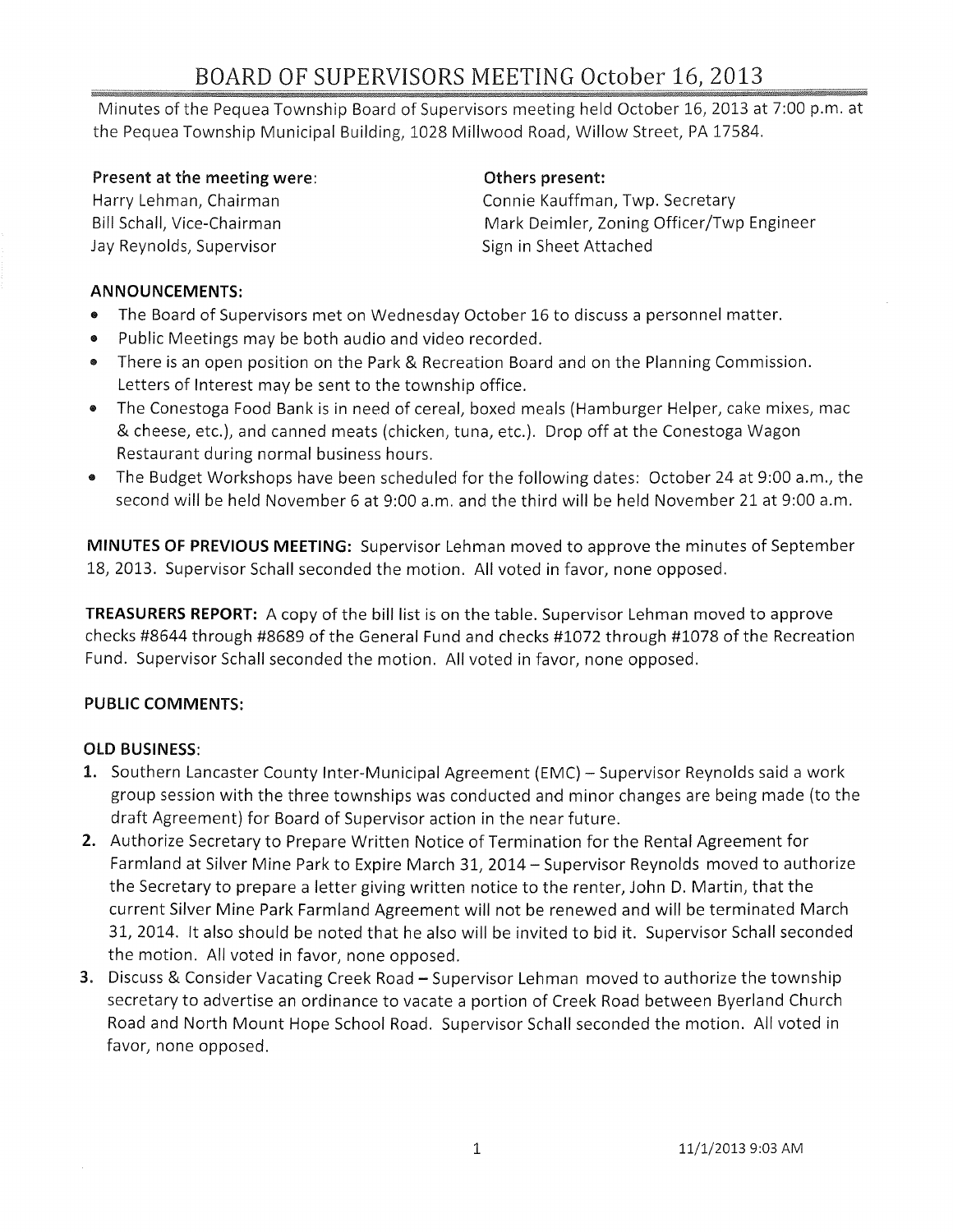Supervisor Lehman moved to set the date for the hearing to vacate a portion of Creek Road to October 24, 2013 at 8:45 a.m. Supervisor Reynolds seconded the motion. All voted in favor, none opposed.

#### **NEW BUSINESS:**

1. Lot #13 Millwood Industrial Park (Elam Miller/Landis Tract) Land Development Plan - Grant Smith from Rettew Associates gave an overview of the project explaining that a lot in Millwood Industrial Park is being developed to create an office and shop for the owner to build dog runs, chicken coops, and small accessory buildings. Mr. Deimler said the Park & Recreation Fee in Lieu of has been paid, the conditions of approval have been satisfied, and the letter of credit has been supplied to the Township. Supervisor Lehman moved to release 2 EDU's of sanitary sewer capacity for the Elam Miller project for the construction of a dwelling and industrial operation and to notify Suburban Lancaster Sewer Authority of such release. Supervisor Schall seconded the motion. All voted in favor, none opposed.

Supervisor Lehman moved to approve the Stormwater Management Plan for the Elam Miller Final Land Development Plan dated March 8, 2013 and last revised September 9, 2013 on the condition that all outstanding comments on the Solanco Engineering review #6 dated October 3, 2013 are satisfied and to authorize the municipal secretary to complete the Appendix 34 (Memorandum of Understanding) and furthermore to authorize the chairman and the municipal secretary to execute the Stormwater Management Agreement and Declaration of Easement. Supervisor Reynolds seconded the motion. All voted in favor, none opposed.

Supervisor Lehman moved to accept the letter of credit for the Elam Miller project from National Penn Bank dated October 2, 2013 in the amount of \$243,697.30 and to authorize the municipal secretary to complete the Appendix 27 (Municipal Acceptance of an Improvement Guarantee). Supervisor Schall seconded the motion. All voted in favor, none opposed. Supervisor Lehman moved to authorize the municipal secretary to sign the Elam Miller Final Land Development Plan Municipal Plan Notification Certificate on Sheet 1 of the plans for recording. Supervisor Reynolds seconded the motion. All voted in favor, none opposed

- 2. Set Date for Willow Acres Conditional Use Hearing & Direct Secretary to Advertise Item tabled.
- 3. Discuss and Consider the Appointment of Conflict Council, Mr. Melvin Newcomer, to Represent Pequea Township during the Willow Acres Conditional Use Process - Item tabled.
- **4.** Discuss & Consider Request to Grant Permission for Additional Driveway Under Special Circumstances - Stephen King explained his reasons for requesting an additional driveway and Mr. Deimler added the milk truck has trouble getting in. Supervisor Reynolds moved to approve a second driveway for Stephen B. King of 261 Byerland Church Road in accordance with Section 6.B of the Pequea Township Driveway Ordinance. This approval is based on the applicants request to provide safer milk truck access to the farm. The approval is granted with the following conditions:
	- 1. The driveway apron from the edge of macadam of Byerland Church Road to the end of the driveway radius shall be paved.
	- 2. No plant material over 24" high shall be located within the clear sight triangle created from a point 10 feet from the edge of the cartway along the proposed driveway to a point located 299 feet east along Byerland Church Road. A violation of this condition will result in appropriate enforcement action.

3. The applicant reimburse the Township for the costs of the Township Engineer. Supervisor Schall seconded the motion. All voted in favor, none opposed.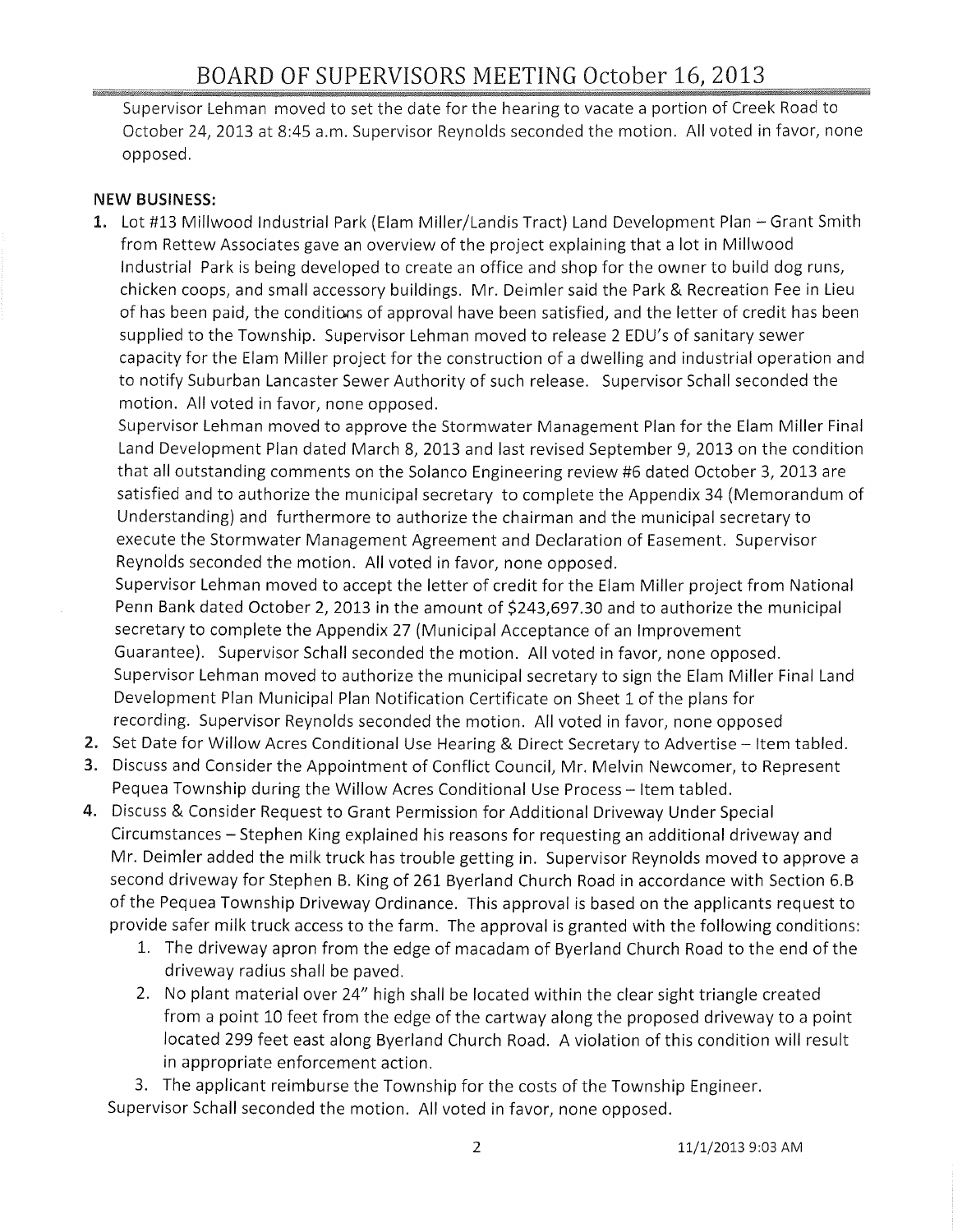# BOARD OF SUPERVISORS MEETING October 16, 2013

- 5. Discuss and Consider Request for a Waiver of Stormwater Plan Design Requirements of the Pequea Township Stormwater Ordinance – Supervisor Reynolds moved to grant a waiver of Section 104.2.A and the Design Standards in Section 301 of the Pequea Township Stormwater Management Ordinance for the construction of the second driveway at 261 Byerland Church Road with the following conditions:
	- 1. A soil erosion plan shall be submitted for review in accordance with DEP Chapter 102 requirements prior to permit issuance.
	- 2. The Roadmaster shall verify the adequacy of the existing culverts along Byerland Church Road that will be impacted by the proposal.
	- 3. The applicant shall direct all proposed driveway runoff, to the maximum extent possible, to the existing grassed waterway located within the farm.
	- 4. The applicant reimburse the Township for the costs of the Township Engineer.

Supervisor Lehman seconded the motion. All voted in favor, none opposed.

- 6. Discuss and Consider **Resolution** # \_\_ -2013 Record Destruction Supervisor Lehman moved to adopt **Resolution #387-2013** for the destruction of the records as itemized on the attached two pages. Supervisor Schall seconded the motion. All voted in favor, none opposed.
- 7. Boy Scout / Cub Scout Camp Out at Silver Mine Park October 25-27, 2013 Supervisor Lehman moved to permit Scout Troop #146 from Conestoga to hold a Camp Out weekend from October 25 through October 27, 2013 and allow the use of temporary structures (tents) and a controlled camp fire. Supervisor Schall seconded the motion. All voted in favor, none opposed
- 8. Acknowledge Receipt of State Aid for the Regional Police Force Pension Money Supervisor Lehman moved to acknowledge the receipt of the state aid allocation for the Regional Police Force pension in the amount of \$33,498.70. Supervisor Schall seconded the motion. All voted in favor, none opposed.
- 9. Ratify the Disbursement of Police Pension Money and Interest from the closed PLGIT Account -Supervisor Lehman moved to ratify the authorization of the Police Pension disbursement and the interest from the closing of the PLGIT account for a total of \$33,607.75. Supervisor Reynolds seconded the motion. All voted in favor, none opposed.
- 10. Acknowledge Receipt of the Volunteer Fire Relief Association Fund Money Supervisor Lehman moved to acknowledge the receipt of the Volunteer Fire Relief Association Fund Allocation in the amount of \$35,288.51. Supervisor Schall seconded the motion. All voted in favor, none opposed.
- 11. Ratify the Disbursement of the Firefighter's Relief Money and Interest from the closed PLGIT Account to West Willow & New Danville Fire Companies - Supervisor Lehman moved to ratify the authorization of the Firefighter's Relief disbursement and the interest from the closing of the PLGIT account for a total of \$35,333.16 to be divided evenly among West Willow Fire Company and New Danville Fire Company. Supervisor Schall seconded the motion. All voted in favor, none opposed.
- 12. Electric Supplier Agreement Supervisor Lehman moved to execute the Dominion Energy Solutions Electric Supplier Agreement through May 2015. Supervisor Reynolds seconded the motion. All voted in favor, none opposed.
- 13. Discuss & Consider Approval for the West Willow & New Danville Fire Companies to Participate in and be a Partial Host (along with Lampeter and Refton Fire Companies) of the 100th year Anniversary Firemen's Convention in 2021- A letter of commitment from the Township is needed before the Fire Companies can begin working on the event. Supervisor Lehman moved to approve the West Willow Fire Company and New Danville Fire Company participation in and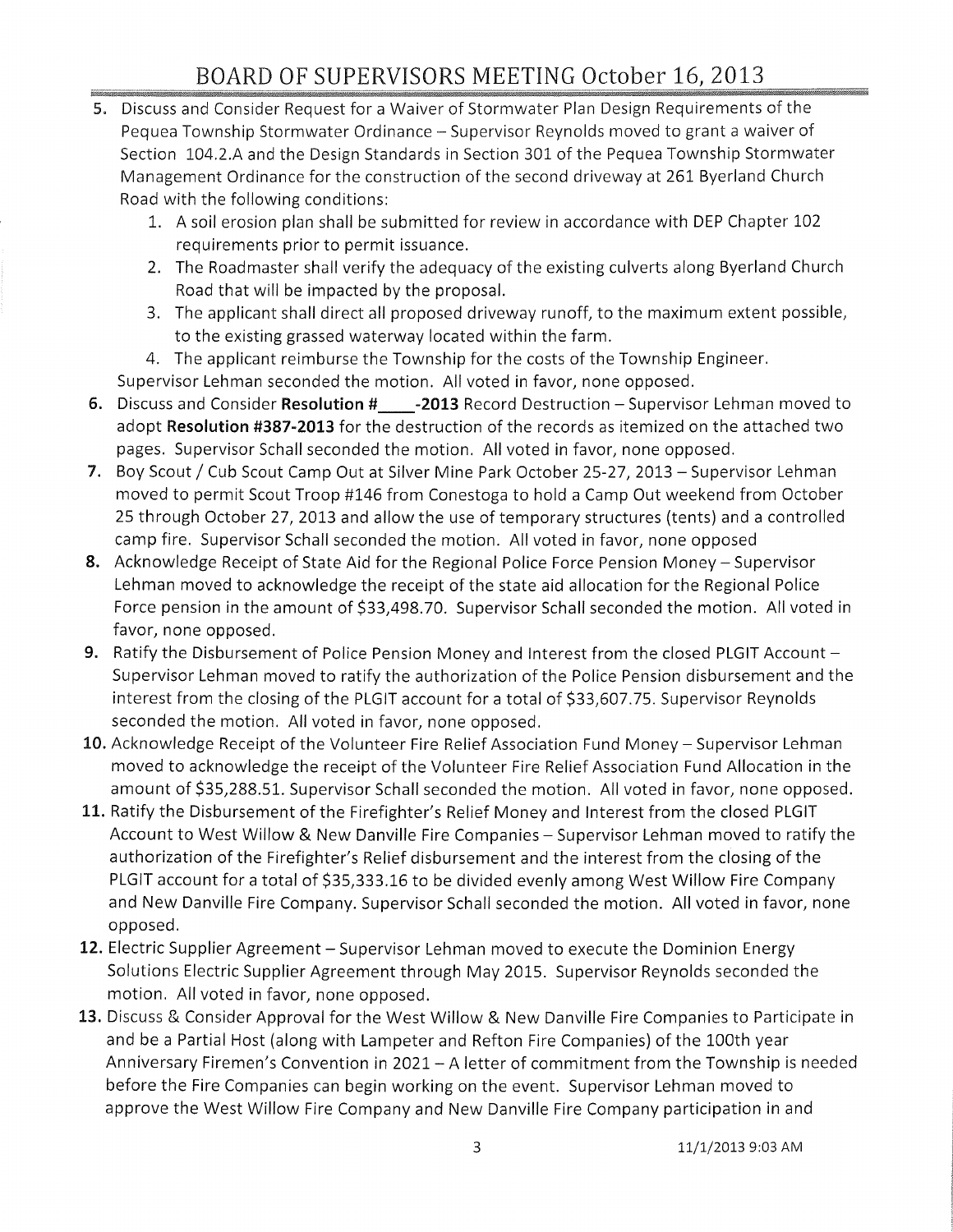# BOARD OF SUPERVISORS MEETING October 16, 2013

partial hosting of the 100<sup>th</sup> Year Anniversary Firemen's Convention in 2021. Supervisor Schall seconded the motion. All voted in favor, none opposed.

#### ADDENDUM

- 1. Appoint Fire Police Officer for WWFC Supervisor Lehman moved to appoint Brandon Schmertz to the position of West Willow Fire Company Fire Police. Supervisor Schall seconded the motion. All voted in favor, none opposed.
- 2. Swear-In Fire Police Officer(s) for WWFC Supervisor Lehman swore in Brandon Schmertz as Fire Police Officer for West Willow Fire Company.
- **3.** Health Care Renewal Agreement Supervisor Lehman explained the new Agreement is a 9% increase over last year and moved to execute the Confirmation of Sales Agreement for Pequea Township to contract with Geisinger Quality Options effective December 1, 2013 through November 30, 2014. Supervisor Schall seconded the motion. All voted in favor, none opposed.

#### DEPARTMENTAL REPORTS:

Road Crew - Report on file.  $Z$ oning/Code Officer – Report on file. Southern Regional Police Department -September Monthly Report is on the table. Southern Regional Police Commission - September Meeting Minutes are on the table. Southern lancaster County Inter-Municipal Council- Supervisor Reynolds Emergency Management Coordinator -

PEQUEA TOWNSHIP ZONING HEARING BOARD: - No hearing held in October.

#### ADVISORY BOARD REPORTS:

Pequea Township Planning Commission - Meeting held September 25, 2013. Pequea Township Park & Recreation Board - Meeting held October 9, 2013. Minutes are on the table.

MEETING ADJOURNED at 7:44 p.m.

Respectfully submitted,

Conrio DBA

Connie Kauffman, Township Secretary